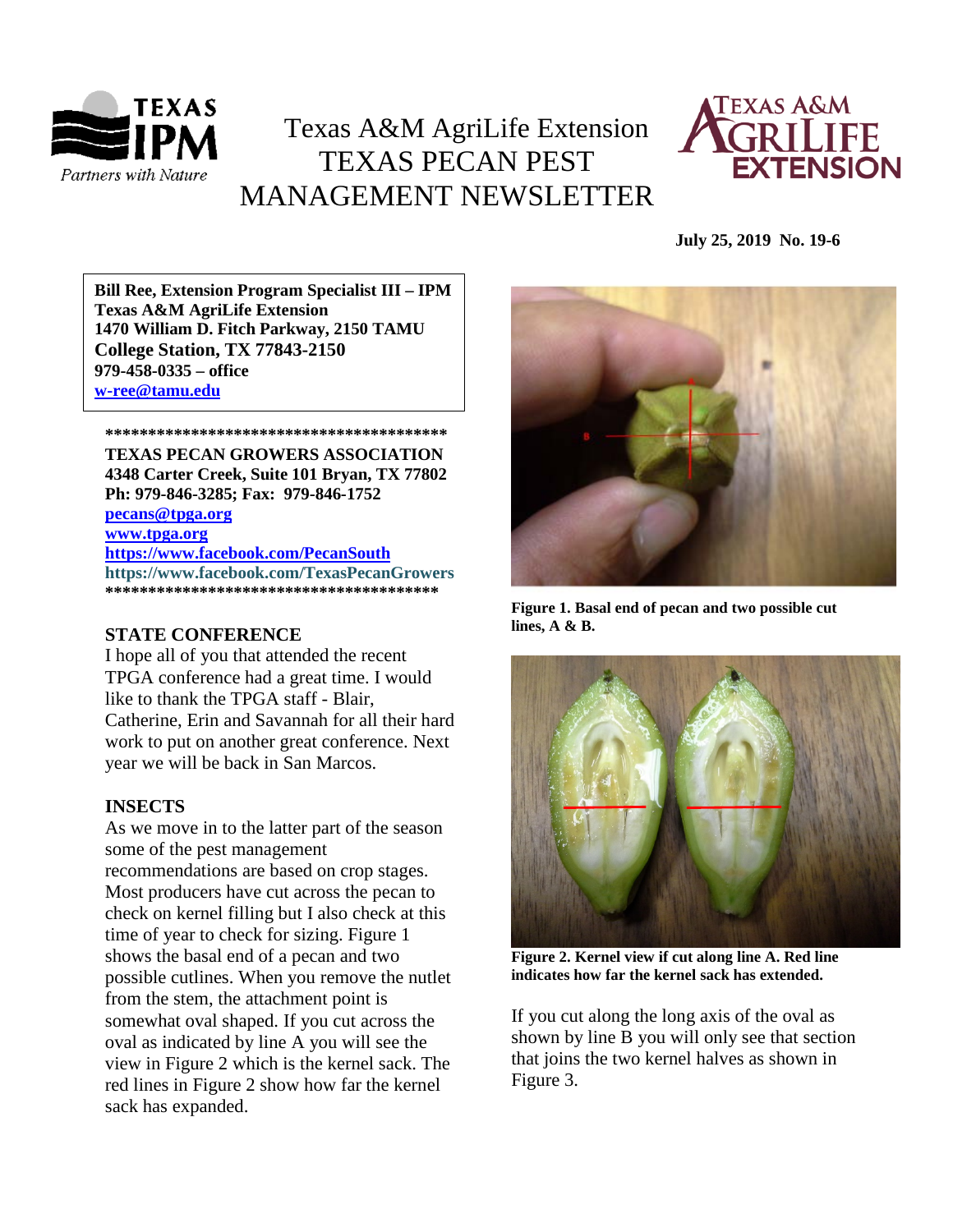Once shell hardening has occurred, it is a little more difficult to make these cuts.



**Figure 3. View if cut along line B which only shows attachment between the two kernel halves.**



**Figure 4. View of kernel development on July 24th of: L to R: Pawnee, Kanza, Choctaw and Cheyenne. Burleson Co., TX**

In Figure 4, Pawnee and Kanza are at full shell hardening while Choctaw and Cheyenne are still sizing.

Pecan Weevil: Adult pecan weevils start emerging from the soil around the first of August and will continue into September, and possibly October, depending on soil type and soil moisture. The first application of an insecticide will be when the kernel starts the dough formation at the tip of the pecan. The

second application will be based on trap catches. Adult emergence traps should go out during early August. The three recommended traps are: the wire cone; Tedders or pyramid trap and the Circle trap. Continue to monitor traps until the last cultivar that you need to protect has reached shuck split. Insecticides recommended for pecan weevil are listed in a table at the end of this letter.

Walnut Caterpillar: I received a report of walnut caterpillar activity on July 24 from Comanche county. From the pictures that were sent, the larvae look to be  $4<sup>th</sup>$  instar. Watch for this insect on foliage that was not defoliated from the previous generation. Signs of walnut caterpillar activity can be from defoliated terminals; colonies on terminals; cast skins from molting on trunks and/or main scaffold limbs; and heavy accumulation of droppings (frass) on orchard floor/driveways/sidewalks. Recommended insecticides for walnut caterpillar can be found in the table at the end of this letter.



**Figure 5. Walnut caterpillar, Comanche County, July 24th**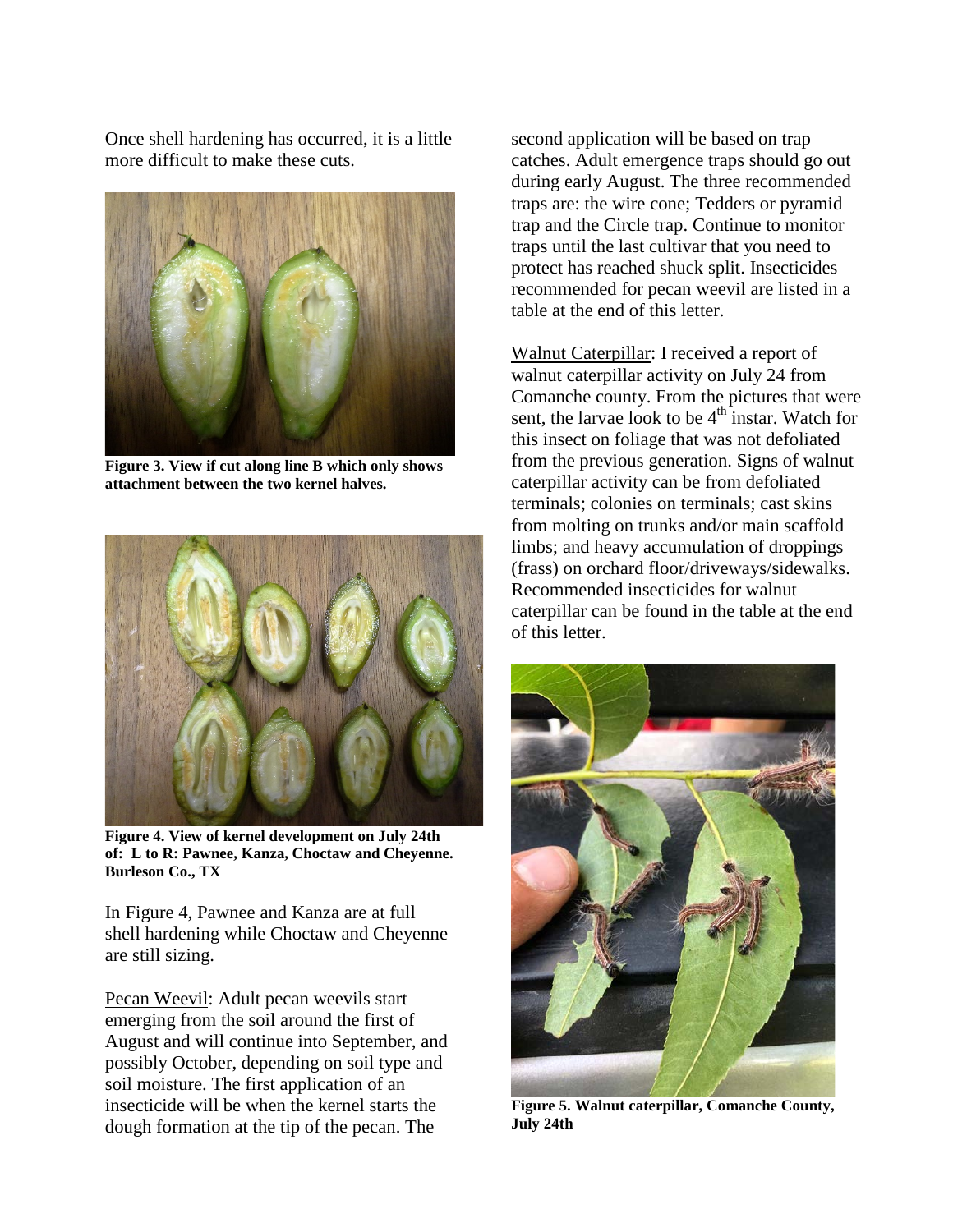### **CROP PREDICTIONS**

Tri-State and TPGA Conference Million lbs.

|              | June 17   | July 16     |
|--------------|-----------|-------------|
|              | Tri-State | <b>TPGA</b> |
| Alabama      | 1.5       | 2.0         |
| Arizona      | 30.0      | 30.0        |
| Arkansas     | 1.5       | 2.0         |
| California   | 4.5       | 5.5         |
| FL, NC, SC   | 2.5       | 1.0         |
| Georgia      | 62.0      | 75.0        |
| KS, MO       | 3.0       | 3.5         |
| Mississippi  | 4.0       | 2.5         |
| Louisiana    | 8.0       | 6.0         |
| New Mexico   | 85.0      | 80.0        |
| Oklahoma     | 28.0      | 20.0        |
| Texas        | 36.0      | 28.0        |
| <b>Total</b> | 266.0     | 257.0       |

## **State Pecan Show Result Overall Winners**

State Champion Commercial:

Waco variety, 38.99 nuts/lb; 57.44% kernel Grown by: Troy Swift, Guadalupe County

Reserve State Champion Commercial

Cheyenne variety, 44.07 nuts/lb.; 54.81% kernel. Grown by: W-W Farms, Guadalupe **County** 

State Champion Classic and New:

GraTex Variety, 37.39 nuts/lb ; 62.65% kernel. Grown by Robert Schuetze, Milam County

Reserve State Champion Classic and New Prilop Variety, 72.33 nuts/lb.; 55.18 % kernel. Grown by Lloyd and Connie Boedeker, DeWitt County

State Champion Native: 76.35 nuts/lb; 57.24% kernel. Grown by Marvin Orsak, Victoria County

Reserve State Champion Native: 68.09 nuts/lb. 47% kernel. Grown by: Luedeker Farm, Austin County

A full report of the state pecan show results can be found in the separate attachment accompanying this letter.

### **STATE/REGIONAL MEETINGS September 5-6, 2019**

Arizona Pecan Growers Conference Desert Diamond Casino and Hotel Tucson, AZ Contact: Mike Kilby @ mkilby@email.arizona.edu

### **\*\*\*\*\*\*\*\*\*\*\*\*\*\*\*\*\*\*\*\*\*\*\*\*\*\*\*\*\*\*\*\*\*\*\*\***

**The information given herein is for educational purposes only. References to commercial products or trade names are made with the understanding that no endorsement by the Texas A&M AgriLife Extension Service is implied. The members of Texas A&M AgriLife will provide equal opportunities in programs and activities, education, and employment to all persons regardless of race, color, sex, religion, national origin, age, disability, genetic information, veteran status, sexual orientation or gender identity and will strive to achieve full and equal employment opportunity throughout Texas A&M AgriLife. The Texas A&M University System, U.S. Department of Agriculture, and the County Commissioners Courts of Texas Cooperating**